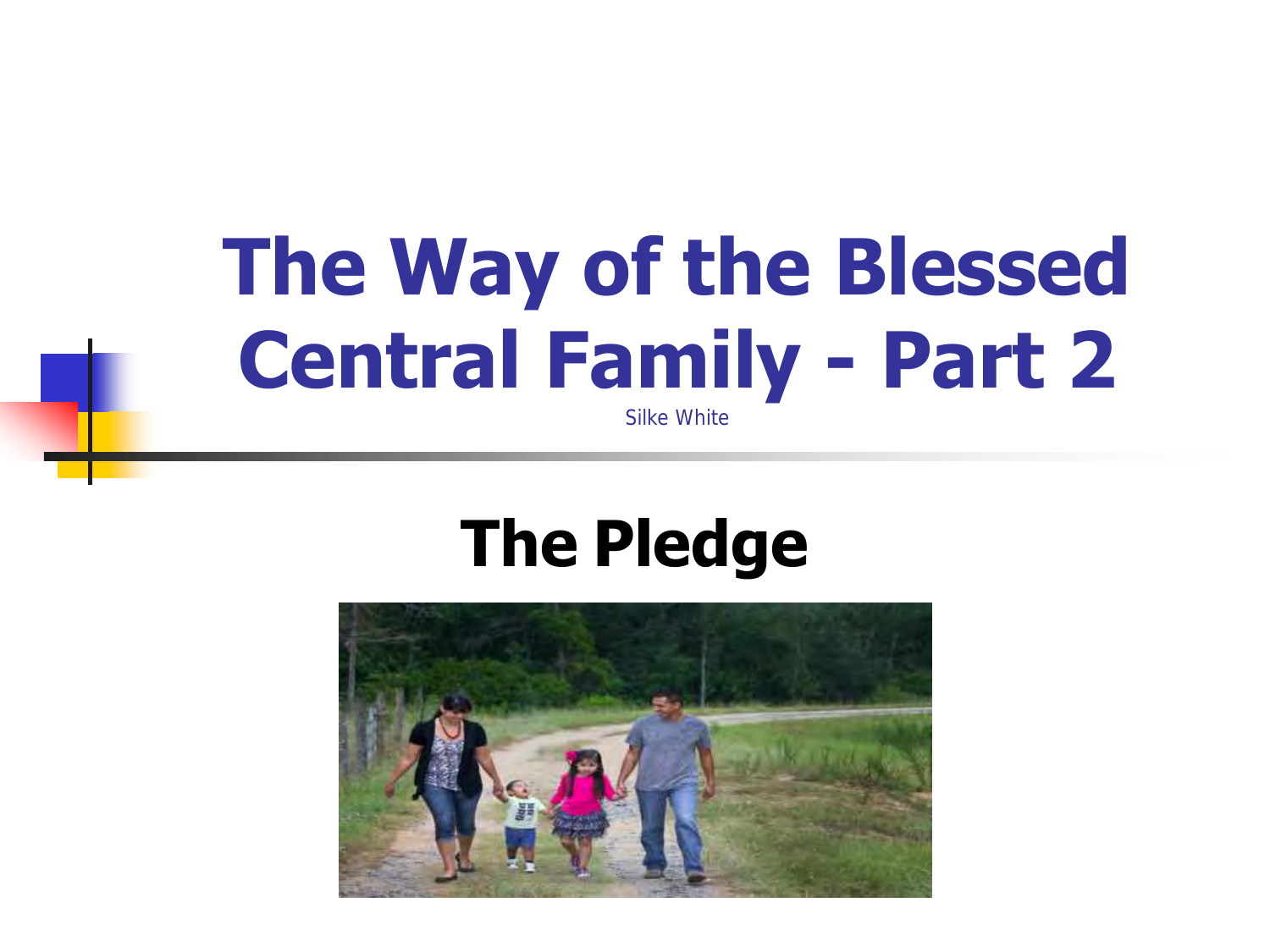# Pledge # 5

**Our family, the owner of Cheon II Guk,** pledges to strive every day to **advance the unification of the spirit world and the physical world** as subject and object partners, by centering on true love.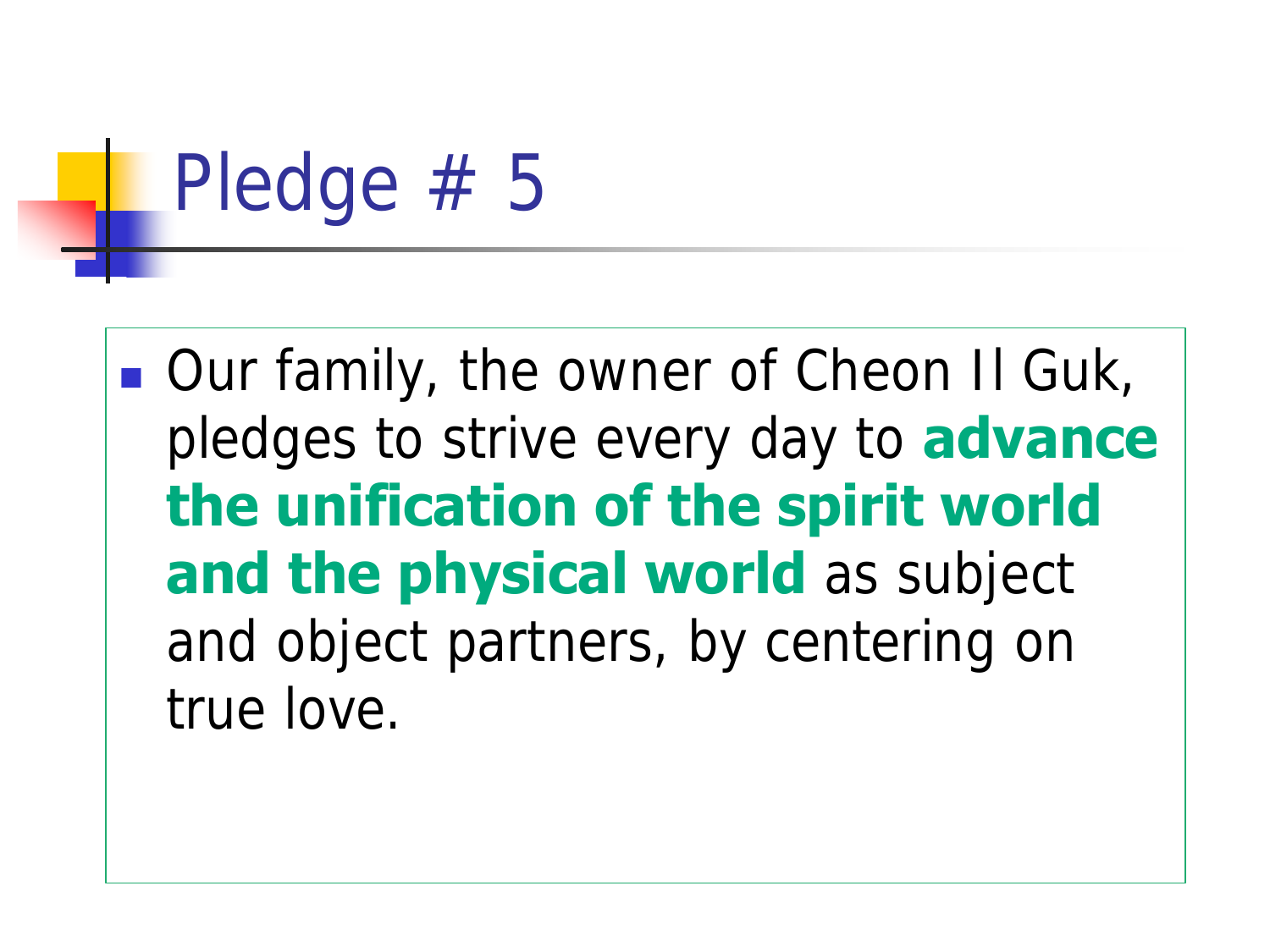### Advance the Unification of the Spirit and the Physical World





The unification of the two worlds develops through stages of resurrection in God's providence. As God's providence advances on earth, it brings forth developments in heaven.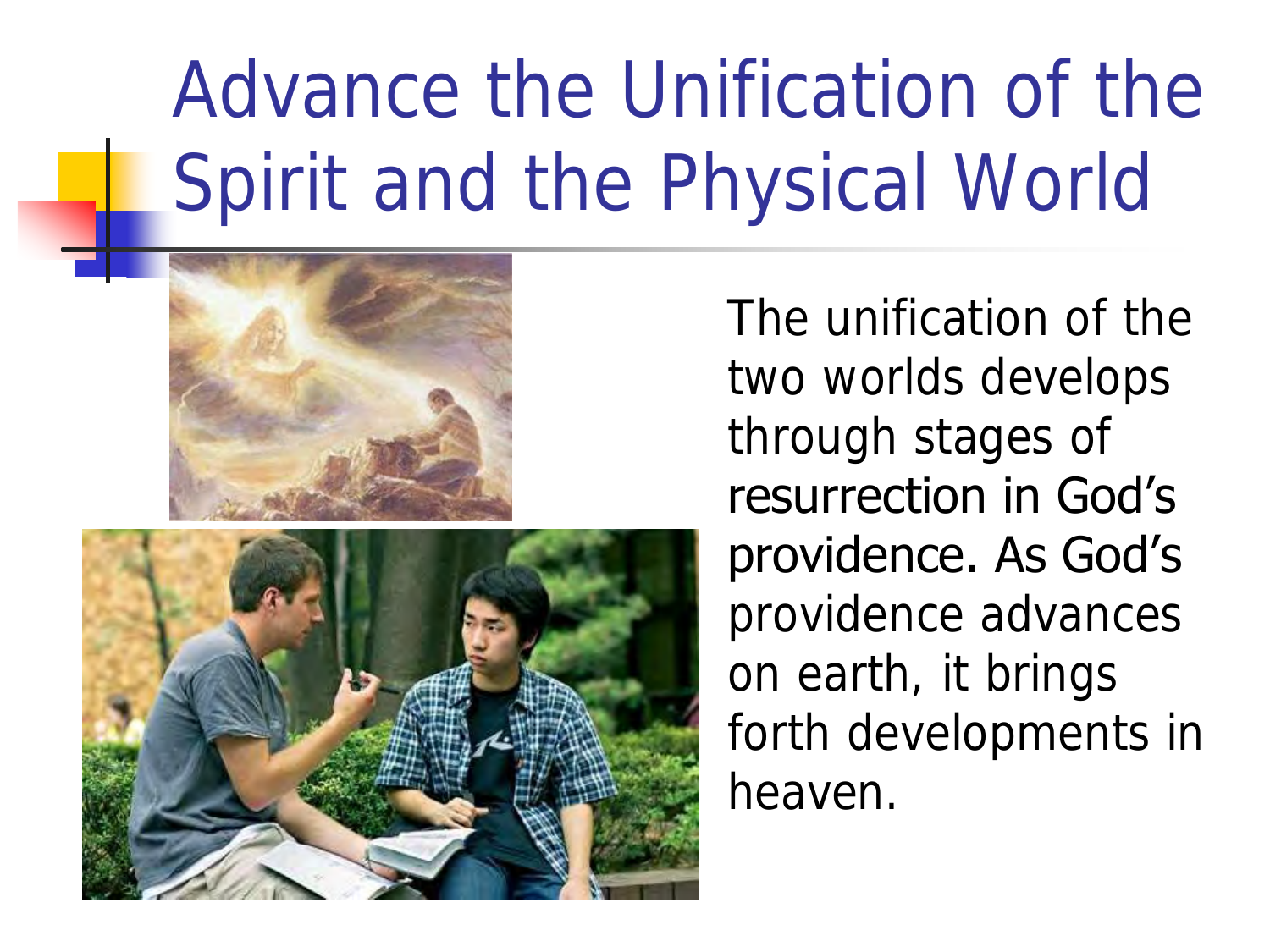# Pledge # 6

**Our Family, the owner of Cheon II Guk,** pledges to become a family that moves heavenly fortune by **embodying the Heavenly Parent and True Parents**, and to **perfect a family that conveys Heaven's blessing** to our community, by centering on true love.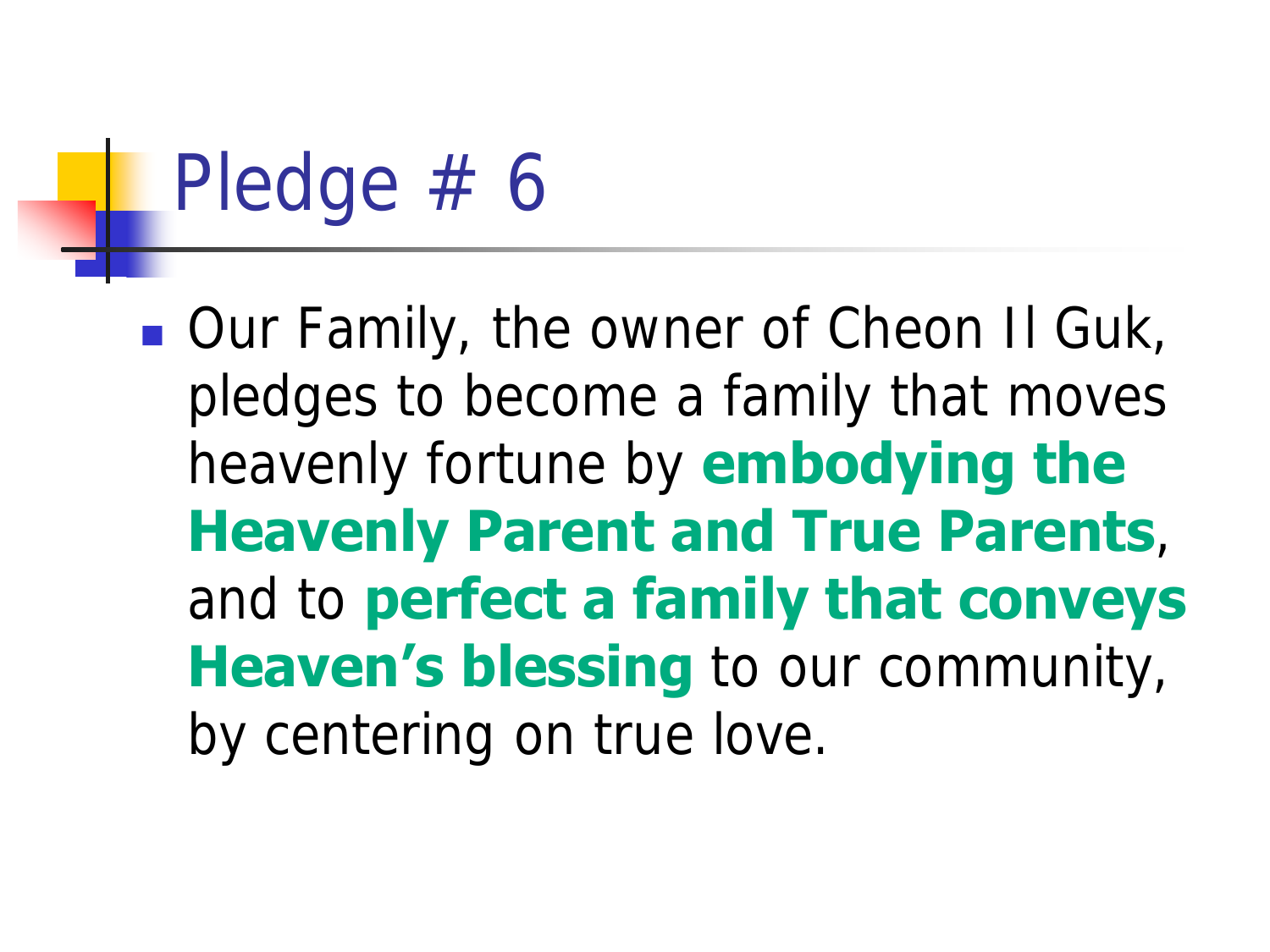#### Embodying God and True Parents



■ "Embodiment" describes the internal unity in heart and zeal for God's will; study and inherit True Parent's way of life and make it our own.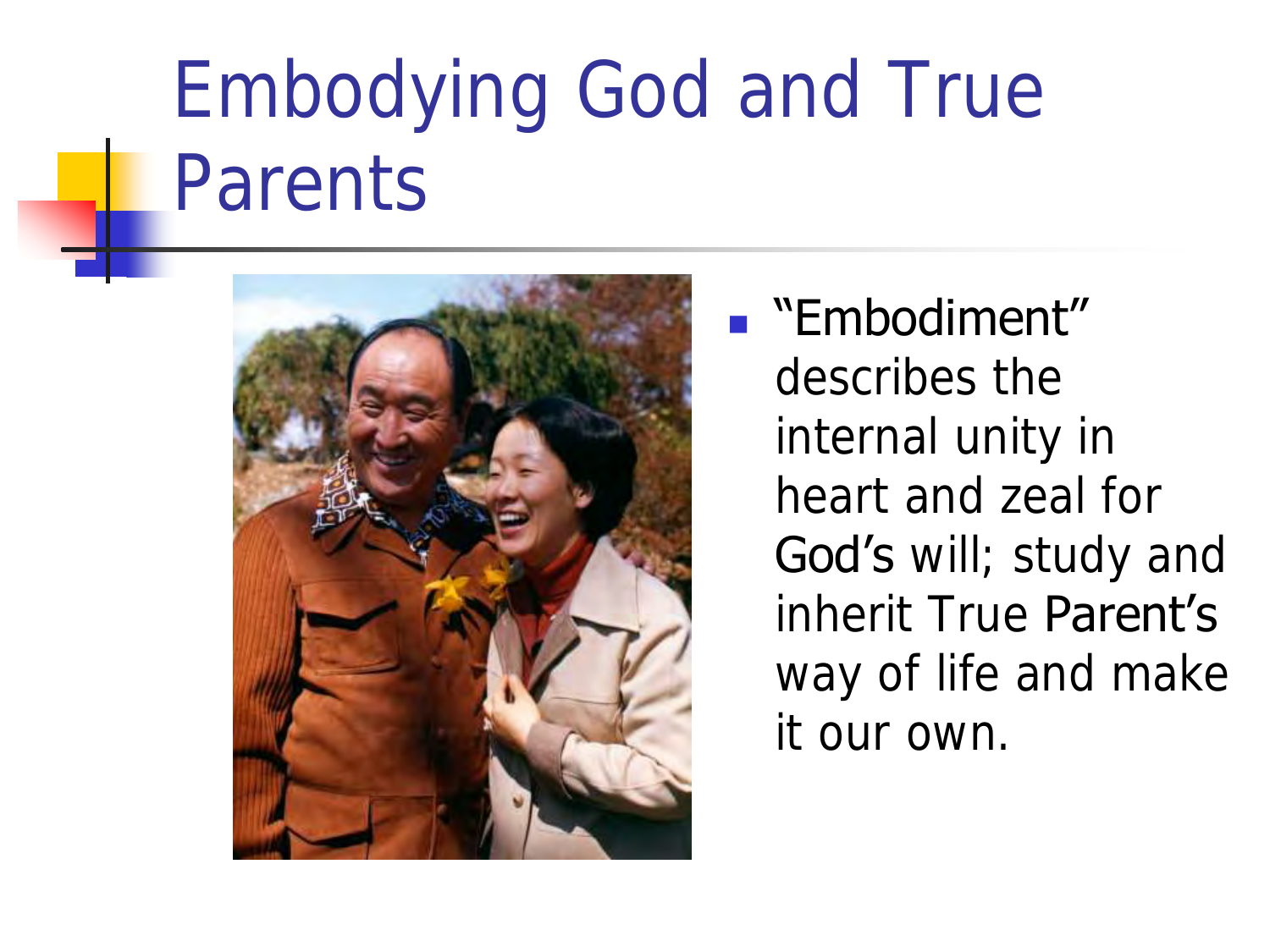### Conveying Heaven's Blessing

**Ne should make** every effort to share God's blessings with others. As we give, our blessings are multiplied in an ever more virtuous circle of give and take action. Of all the blessings we can share, the "Holy Blessing" is the most precious.

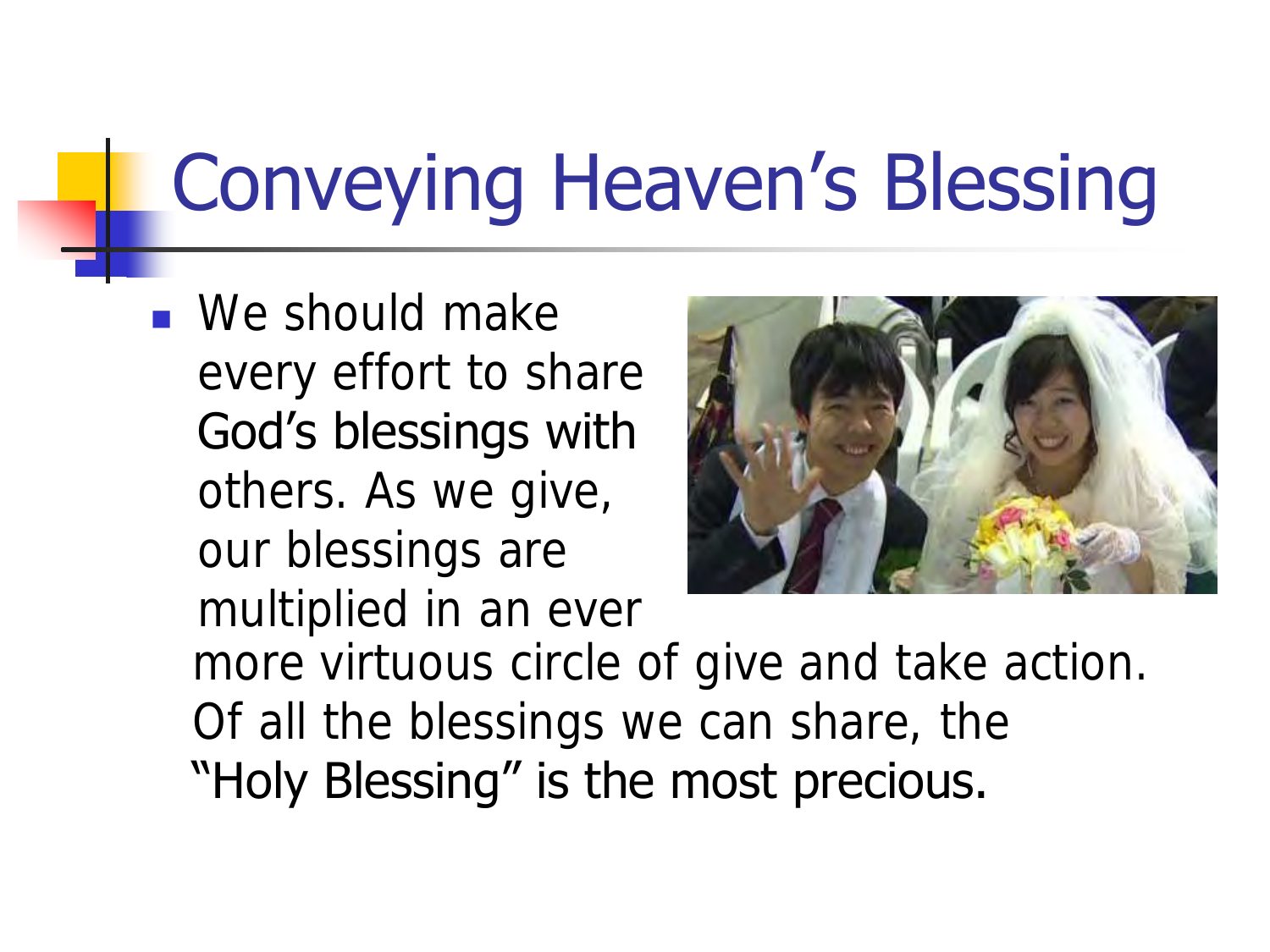# Pledge #7

■ Our family, the owner of Cheon II Guk, pledges, through **living for the sake of others**, to perfect the world based on the **culture of heart**, which is rooted in the **original linage**, by centering on true love.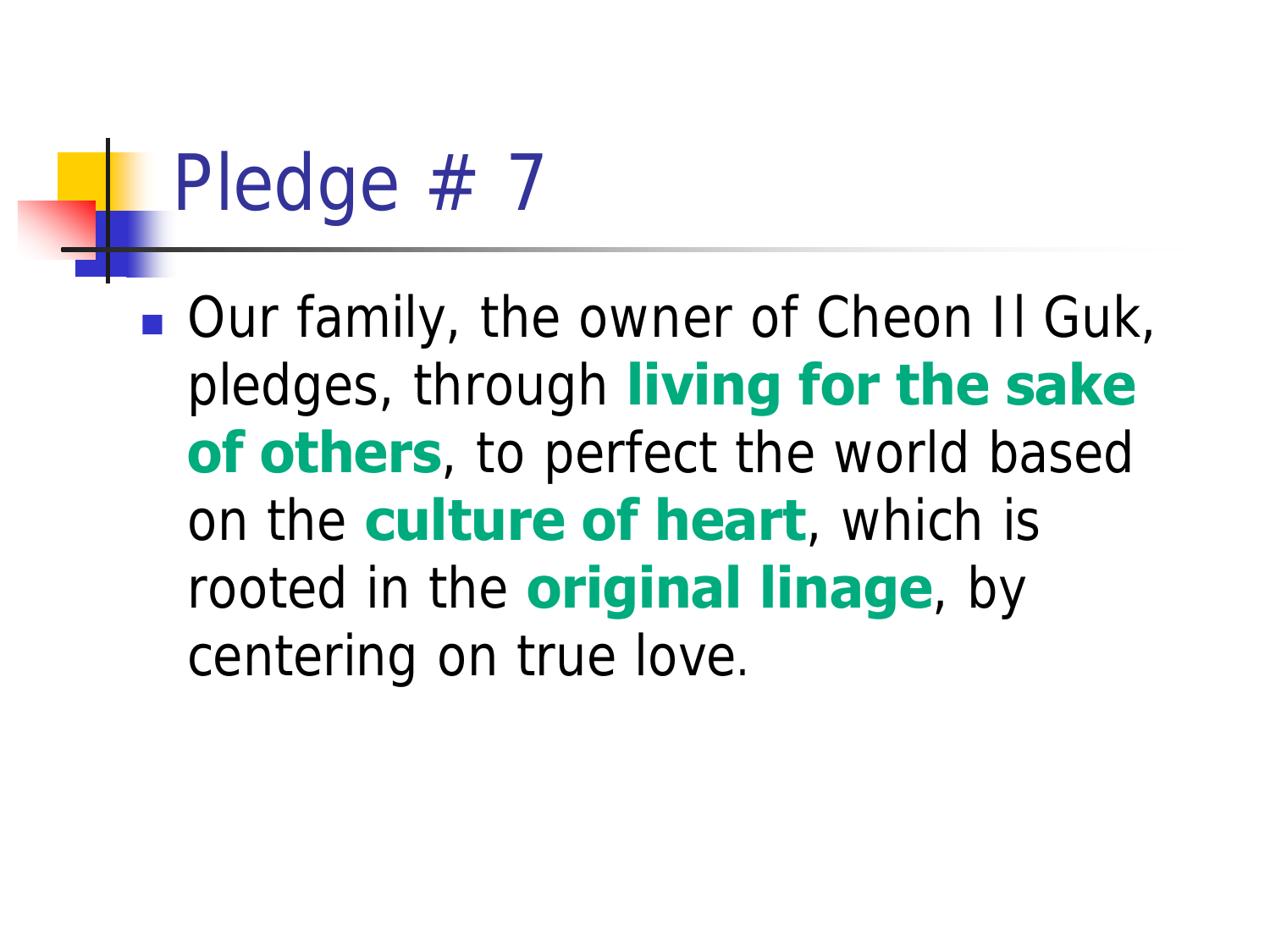#### Living for the Sake of Others



**True Love is living** for the sake of others and to to give unconditionally. One should not seek to use others for one's own pleasure, but

give service to benefit others for their own sake. True love is pure and has no hint of self-seeking.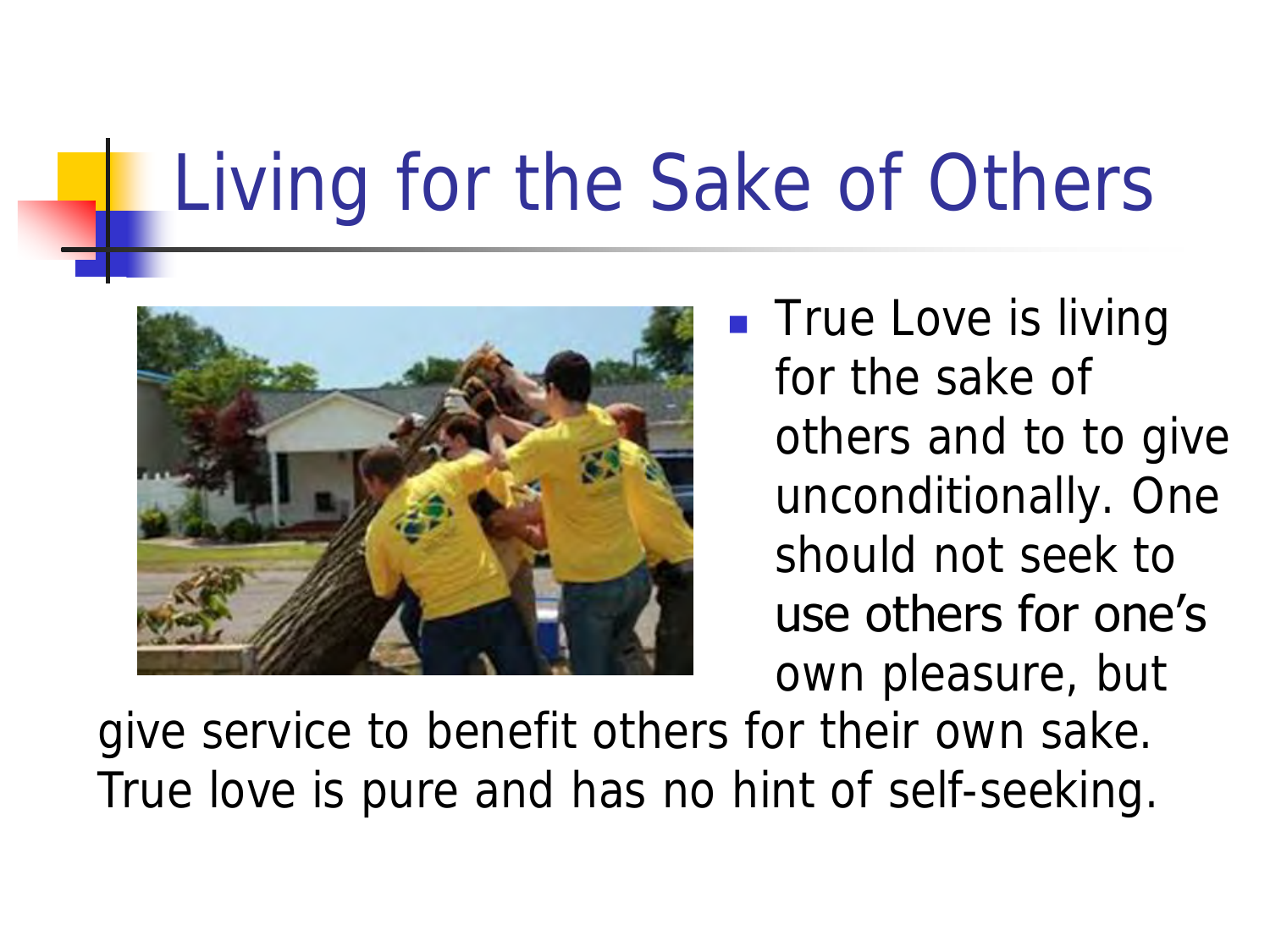#### Living for the Sake of Others

"Everybody can be great... because anybody can serve. You don't have to have a college degree to serve. You don't have to make your subject and verb agree to serve. You only need a heart full of grace, A soul generated by love." --Dr. Martin Luther King

**FireYourExcuses.com** 

"The happiest people are those who do the most for others."

腰はす Keely Joy Photography, Inc.

-Booker T. Washington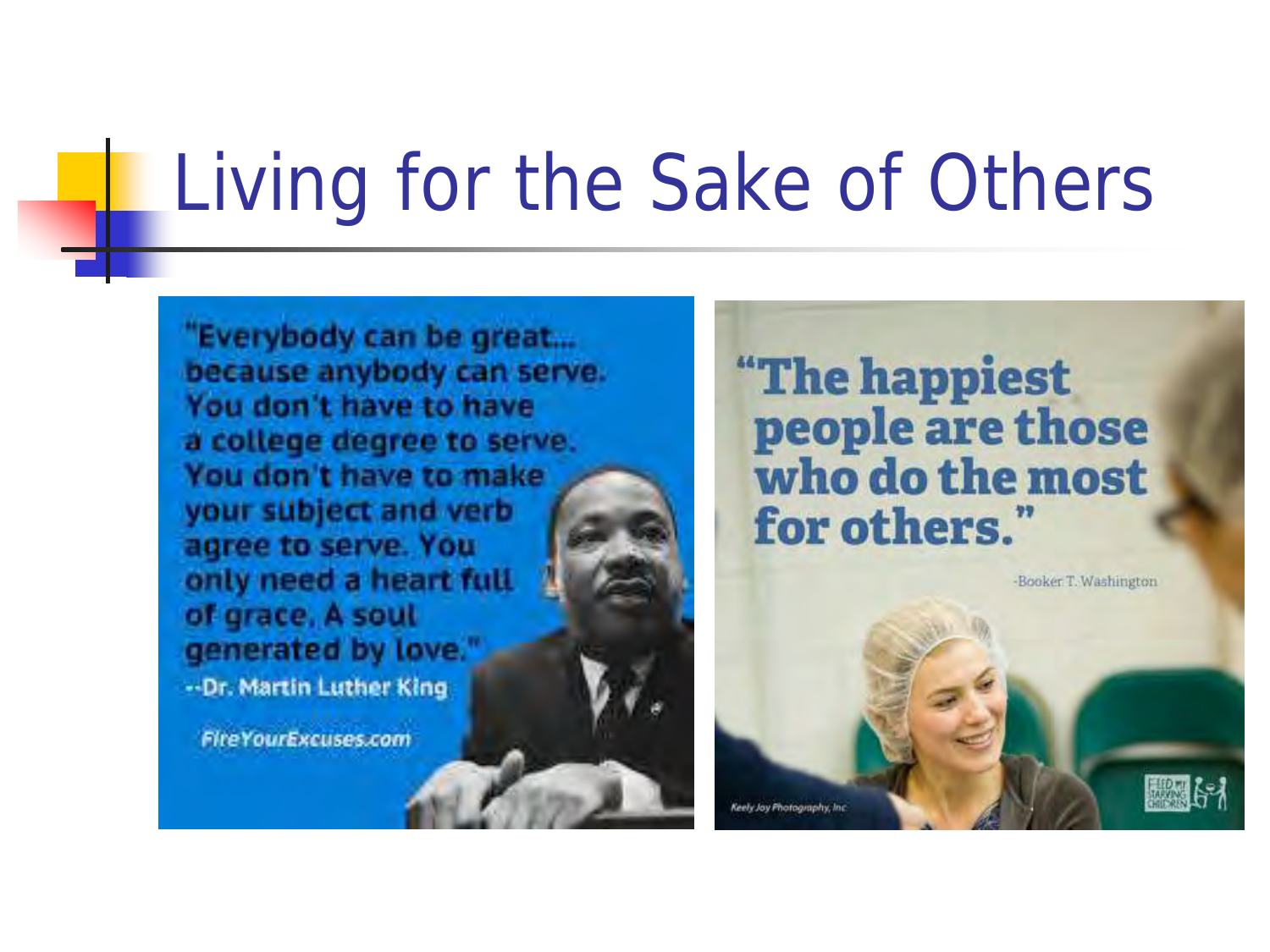### Culture of Heart which is Rooted in the Original Lineage



The culture of heart is based on the ethic of sexual purity. Rooted in the original lineage refers to The Holy Blessing which is an extension of the True Parents'

family. Creating the culture of heart, is accepting the root of the new lineage which is True Parents and receiving the Holy Blessing.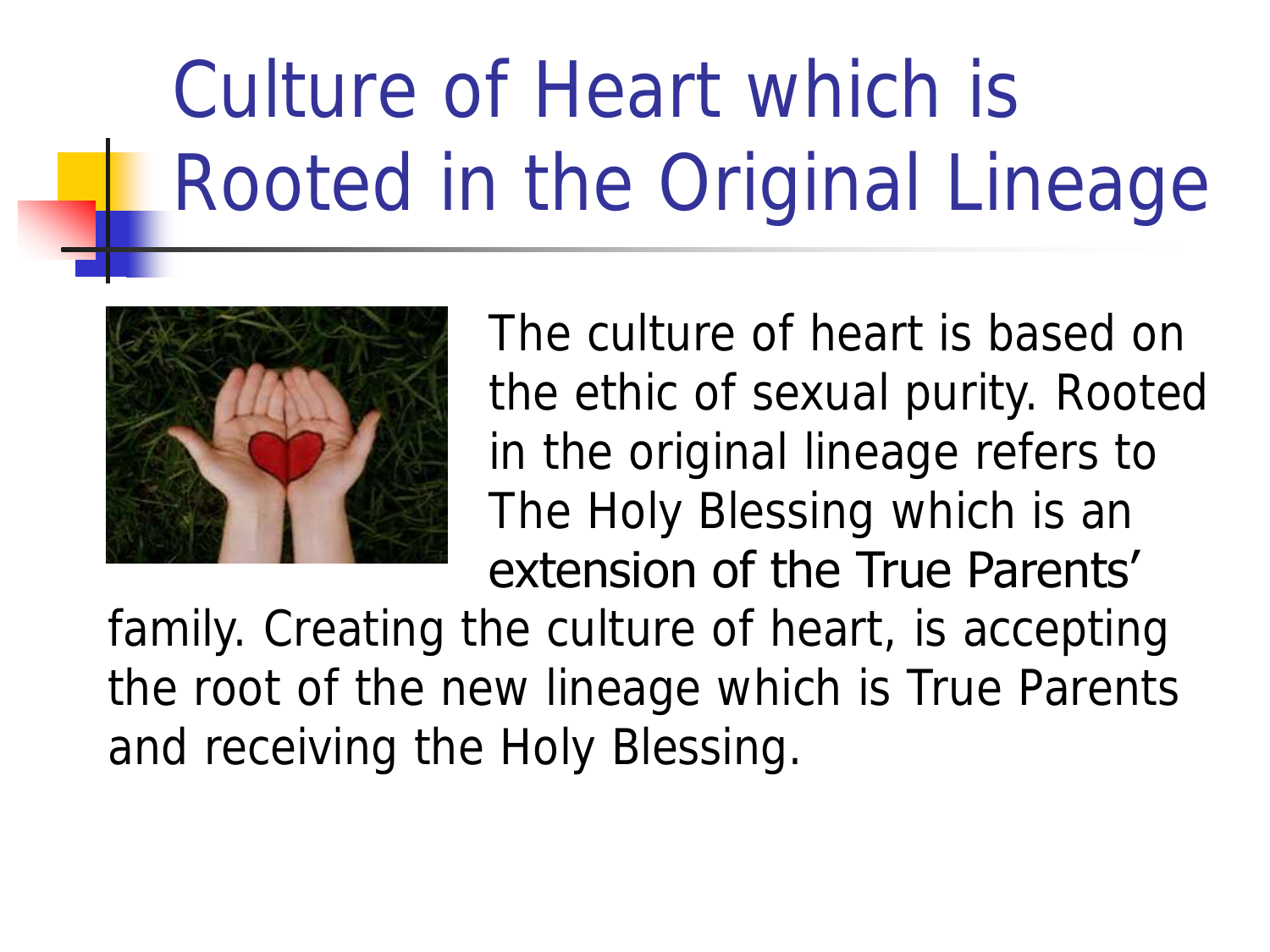### Pledge #8

**Our family, the owner of Cheon II Guk,** pledges, having entered the Era of Cheon Il Guk, to achieve the ideal of God and human beings united in love through **absolute faith, absolute love and absolute obedience**, and to perfect the realm of liberation and complete freedom in the Kingdom of God on earth and in heaven, by centering on true love.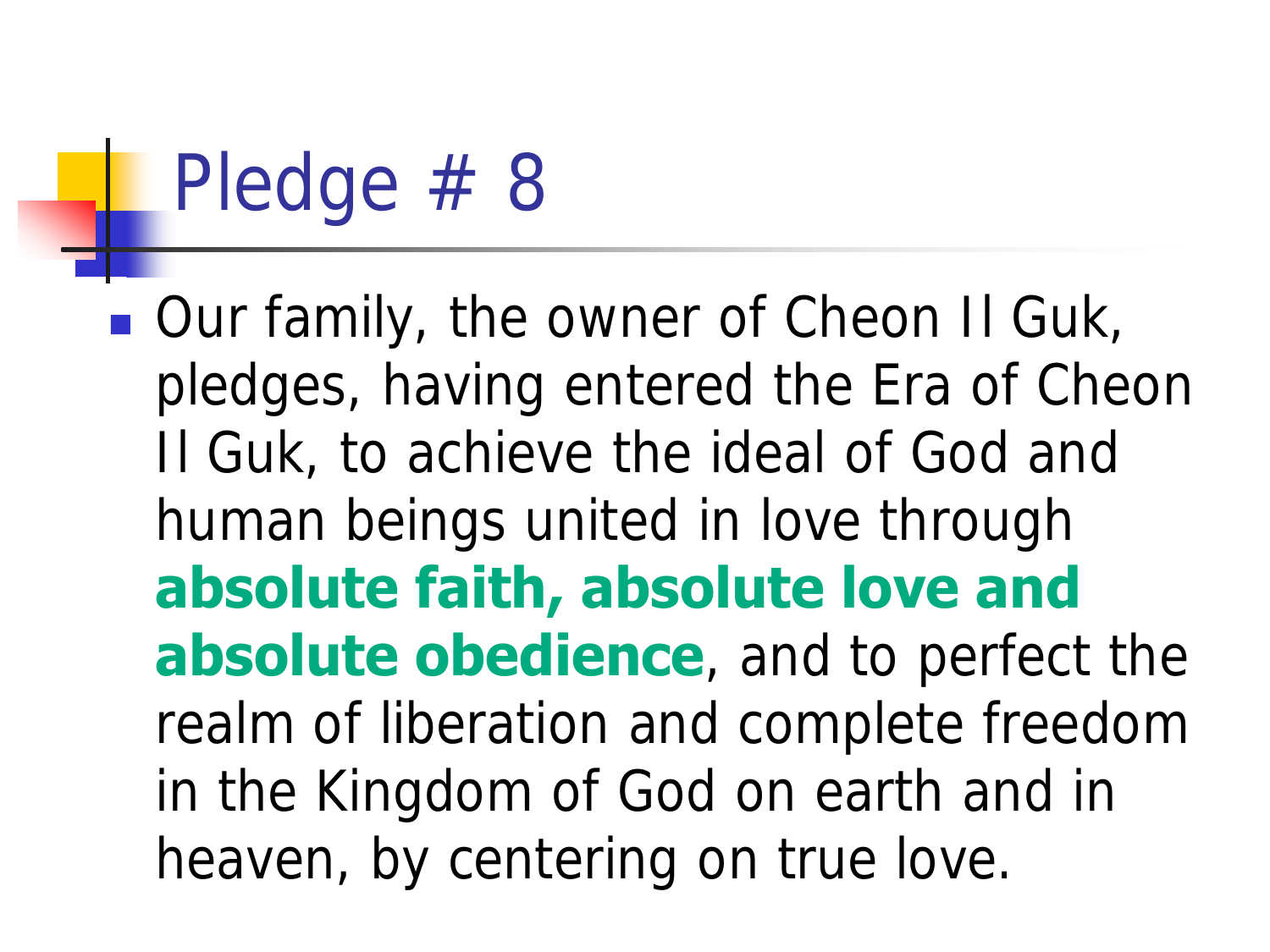#### Absolute Faith

Adam and Eve should have trusted in God. Instead Eve was influenced by the archangel's attitude to doubt God's love. Adam and Eve broke the trust relationship with God. Absolute faith is the reversal of the fundamental attitude of the fall and not to eat the fruit of the Tree of the Knowledge of Good and Evil.

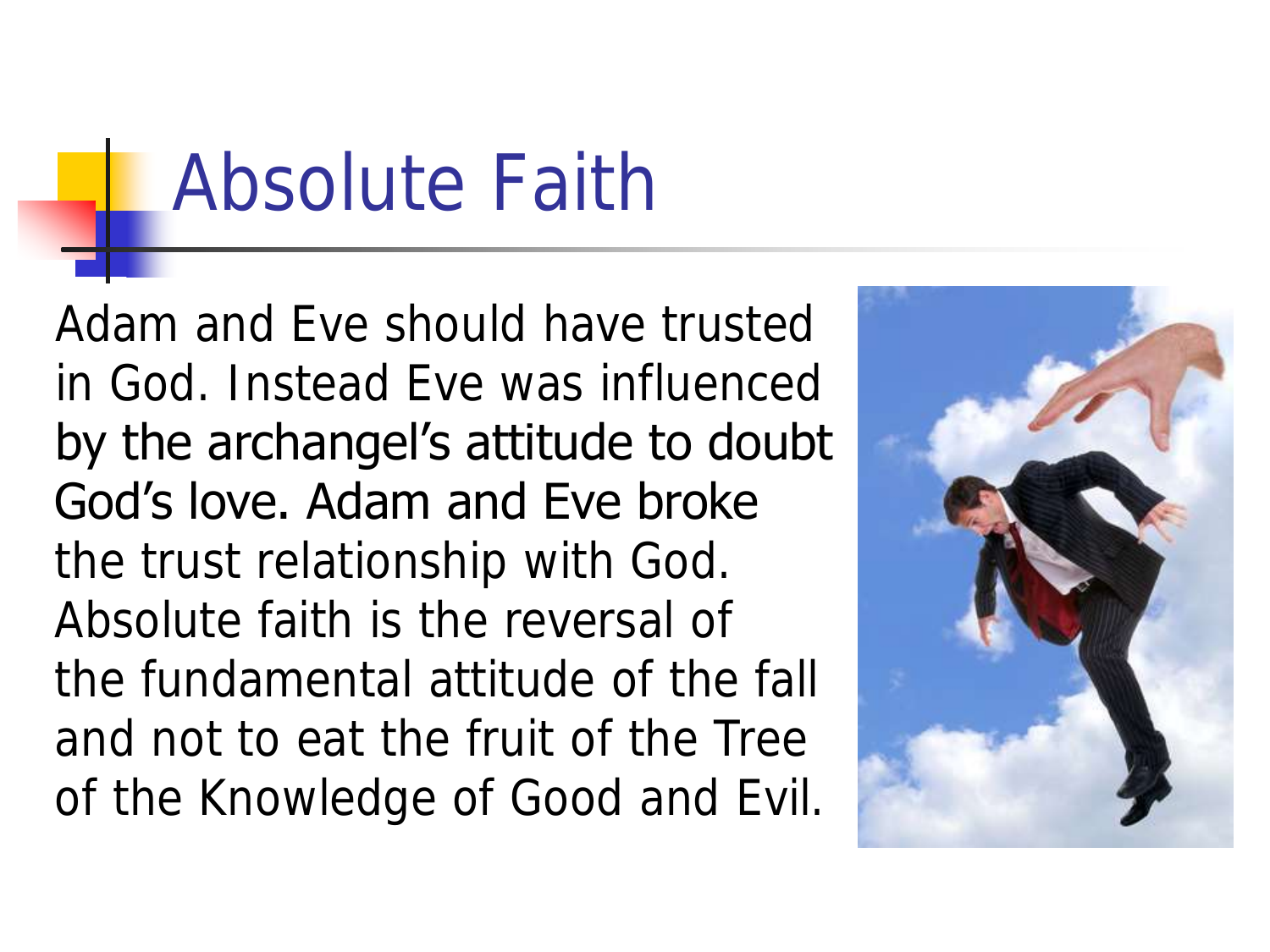#### Absolute Love



Absolute love is kept as we make our relationship to God a first priority in our lives.

God gives unconditionally, completely and without demanding anything in return, but if there is no response from us, the dynamic in bringing His love and spiritual fulfillment to us is broken. If our love is absolute and unchanging for God's will then His love will guide us like a compass to achieve what is truly worthwhile.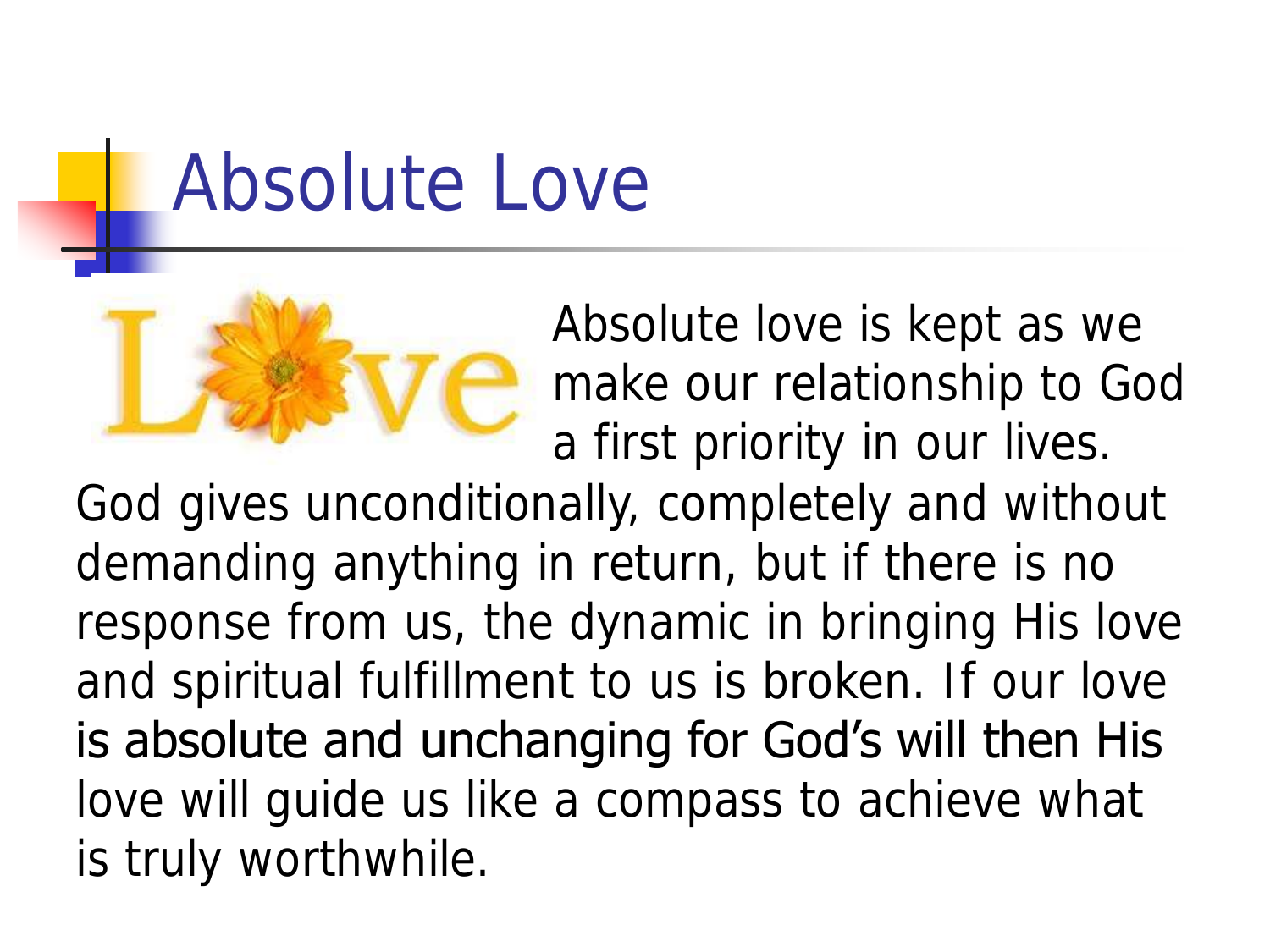#### Absolute Obedience



When we obey God's words absolutely, He can trust us and bless us. Obedience in response to God's word brings

joy to our original mind and a lasting happiness through a close relationship with God. "If ye keep my commandments, ye shall abide in my love; even as I have kept my Father's commandments and abide in His Love." John 15:10-12 Obedience leads to oneness with God.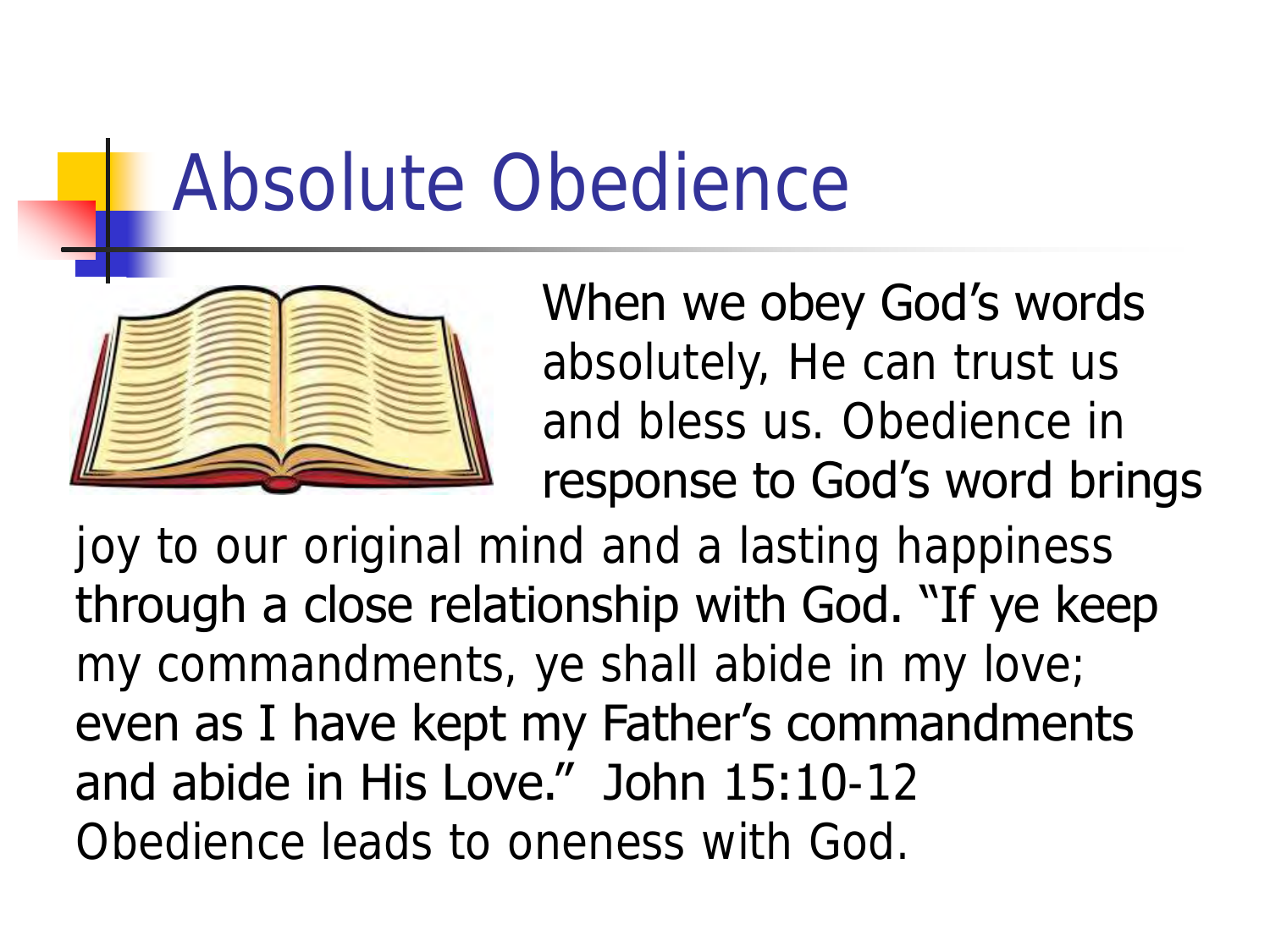## The Way of the Blessed Central Family

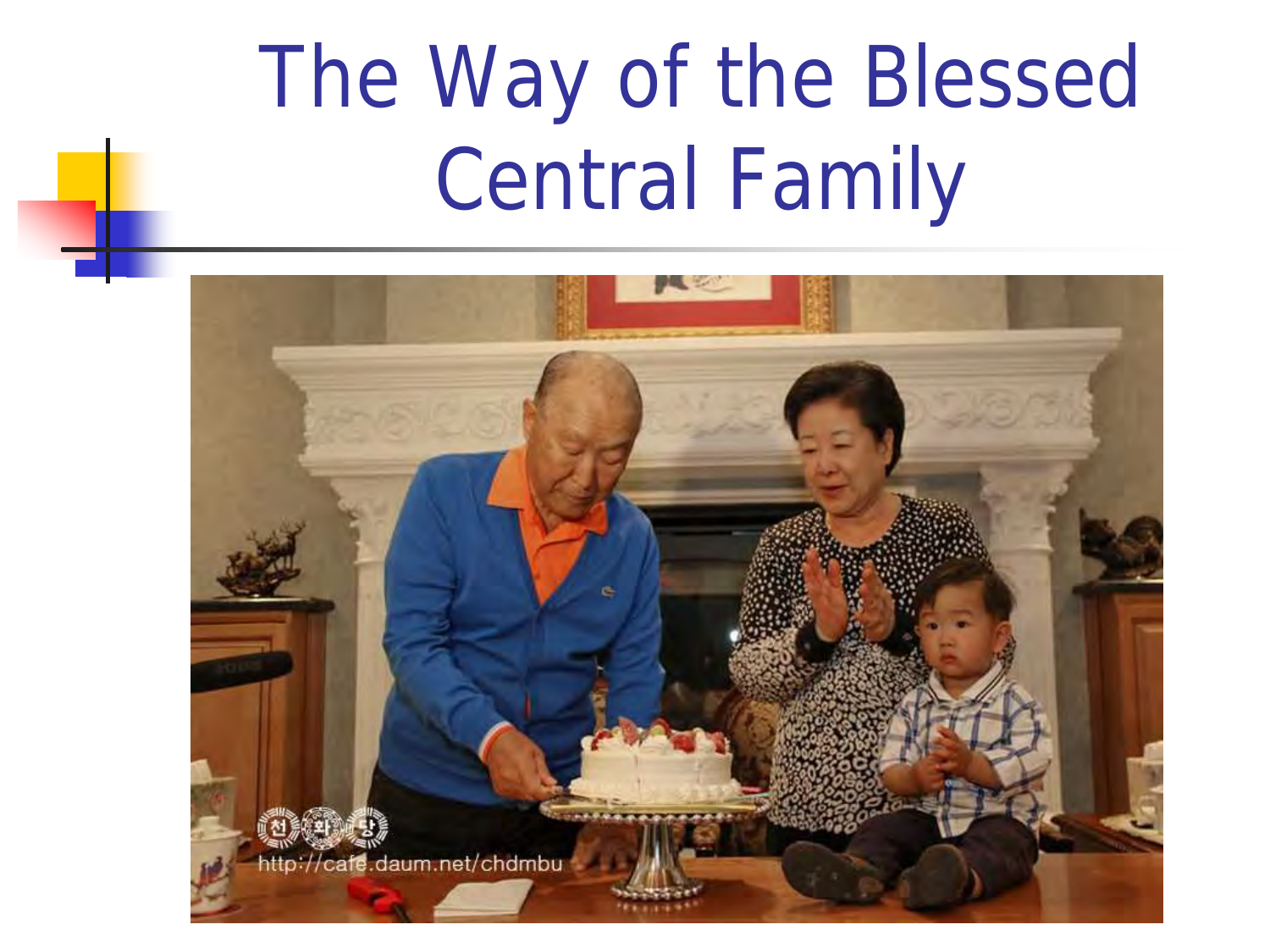#### **II Shim Study Topic #5**

**s. Our family pledges to strive every day to advance the unification of the spirit world and the physical world as subject and object partners, by centering on true love.** 

The relationship between the spirit world and the physical world is like that between a person's mind and body. Just as a person acts according to plans first formed in his mind, events in the physical world are to a large extent the results of processes begun in the spirit world. This first pledge discussed the role of the spirit world in human life. Having been given dominion over the creation, human beings are the lord of both the spiritual and physical worlds. The human mind connects with the spirit world and the human body interacts with the physical world. In a real sense, our mind and body is the microcosm which controls the macrocosm—the spirit world and the physical world—through its resonance with them. The key, therefore, lies within ourselves. When we align ourselves properly, we can tap into the inexhaustible power of the spirit world to bring us prosperity and victory.

The Family Pledge describes the relationship between the spirit world and the physical world as subject and object partners. It does not say that the spirit world is the subject partner to ourselves. God created human beings with mind and body to rule over the spiritual and physical world. With the mind we can govern the spirit world, and with the body we can govern the physical world. Proper governance of the cosmos begins when we establish the correct subjectobject relationship between our mind and body. Thus, True Father's motto as a young man was, "Before you dominate the world, first dominate yourself." Although countless spirits long to do good works on earth, they require a responsive mediator through whom to act. By establishing yourself as a center of harmony between God's Word and action, you can meet the needs of the spirit world and become the focus of its attention.

When God is the center of our daily focus, His spiritual guidance comes to us constantly. The key is to act upon the heavenly guidance we receive. Our prayers must be matched by our deeds. When we become trustworthy partners in this respect, we can become dynamic people who can bring success and victory to every endeavor. This fifth part of the Family Pledge calls us to *strive* every day to advance the unification of the spirit world and the physical world. The import of the word *advance* is that the unification of the two worlds develops through stages of resurrection in God's providence. As God's providence advances on earth, it brings forth parallel developments in heaven. For example, when the leaders of the living religions come together at large conferences on earth, they lay the foundation for similar breakthroughs in the unification among religious people in the spirit world. The Blessing of millions on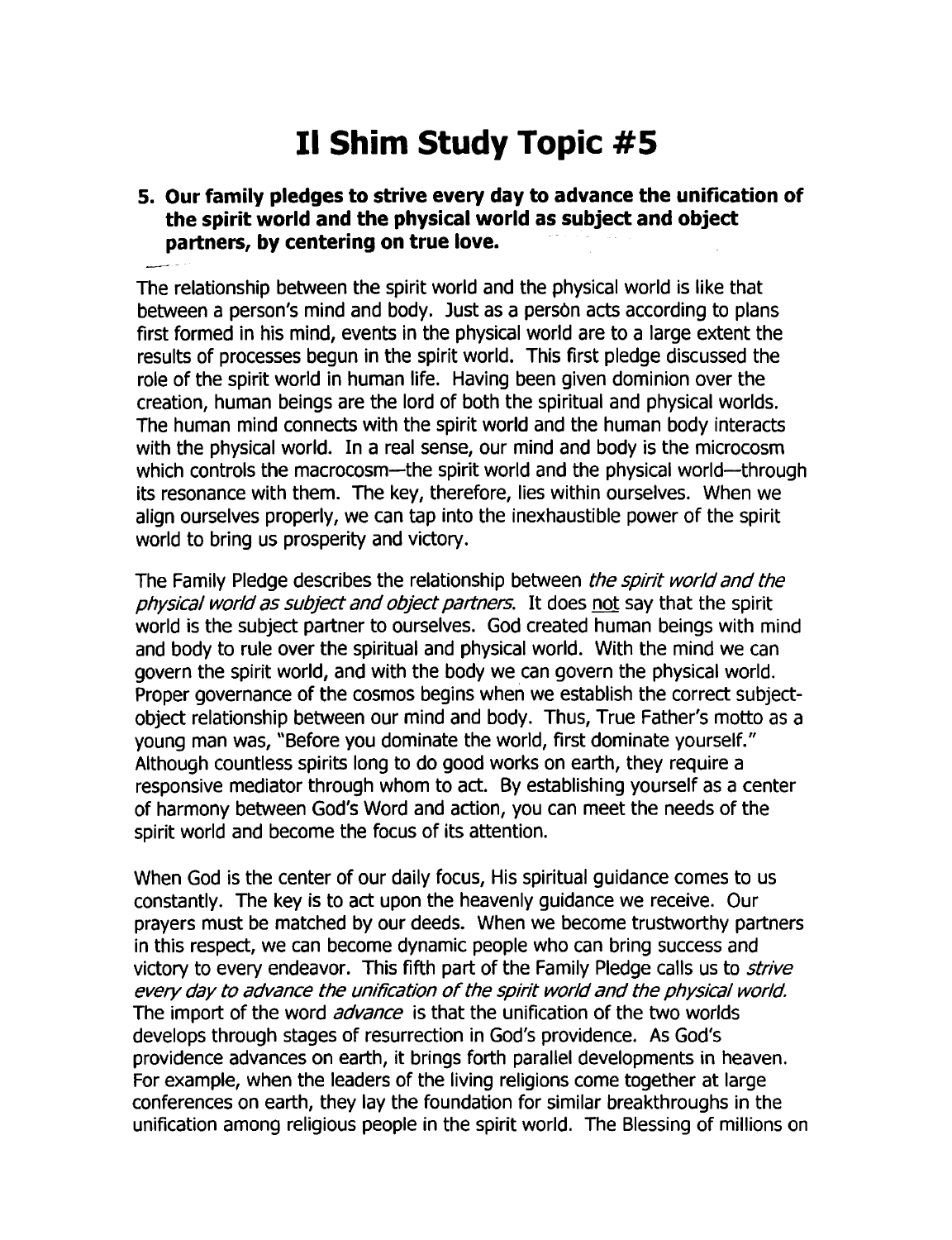earth has laid the foundation for dramatic change in the spiritual world. Our particular and limited missions in day-to-day life should be seen in context of these cosmic changes. Truly we are witnessing and participating in the dawning of God's Kingdom!

Uniting the spirit world and the physical world is like making alloy steel out of iron and carbon. Carbon by itself is soft and crumbly; iron by itself is weak and bends easily. But when the two elements are combined, the result is a strong, hard and durable steel. Spirits by themselves can do nothing. By ourselves, we are remain ordinary people with many limitations. But when we live to fulfill the will of God, determined to be the mediator linking the inspiration of the spirit world with practical action in the physical world, we become strong and full of energy. We become people of great fortune. Inspirations come daily and we flow with creativity. Whatever we put our hands to can yield many times the usual result.

There are three keys to mobilizing the spiritual world. First, in his mind and heart the person affirms his dedication to God and determination to do His will; thus the spirit world will be mobilized to give inspiration, guidance and spiritual help. Second, there is good unity between his mind and his body; hence he is able to act on inspiration. Third, based on the foundation the person has laid on earth, his actions will carry weight and be effective. For example, in accomplishing a mission we need prayers of determination and pledge to accomplish the will of God. Even if the goal is far beyond our practical means, the spiritual help will be mobilized in accordance with our faith and sincerity. Next we need a practical plan and appropriate actions to realize our goal. We need to be self-starters. No one can give moment by moment instructions or constantly check on us to see how much we invest ourselves. Thirdly, we should build a practical foundation by which we can accomplish God's will. Jacob is a good example. He knew he could not win over his hostile brother Esau emptyhanded. He spent many years accumulating wealth to be an offering for the fulfillment of God's will, but never lost his spiritual focus or purpose.

Life is so short and there is so much to be accomplished for the Kingdom of God. We must strive every day, then the spiritual world will respond in kind. Our True Parents SO-state tour exemplifies the true meaning of striving every day to advance God's Kingdom. Let us use this precious opportunity of life in a healthy body to do the most possible to make impact for God's Kingdom on earth and for the billions of souls in the spiritual world.

Reading Assignment: Exposition of the Divine Principle, Resurrection section 2.3 pages 144-151.(The Providence of Resurrection for Spirits); Matthew 6:23-24 and Matthew 6:12 (God Requires the Fulfillment of Brother-Sister Love)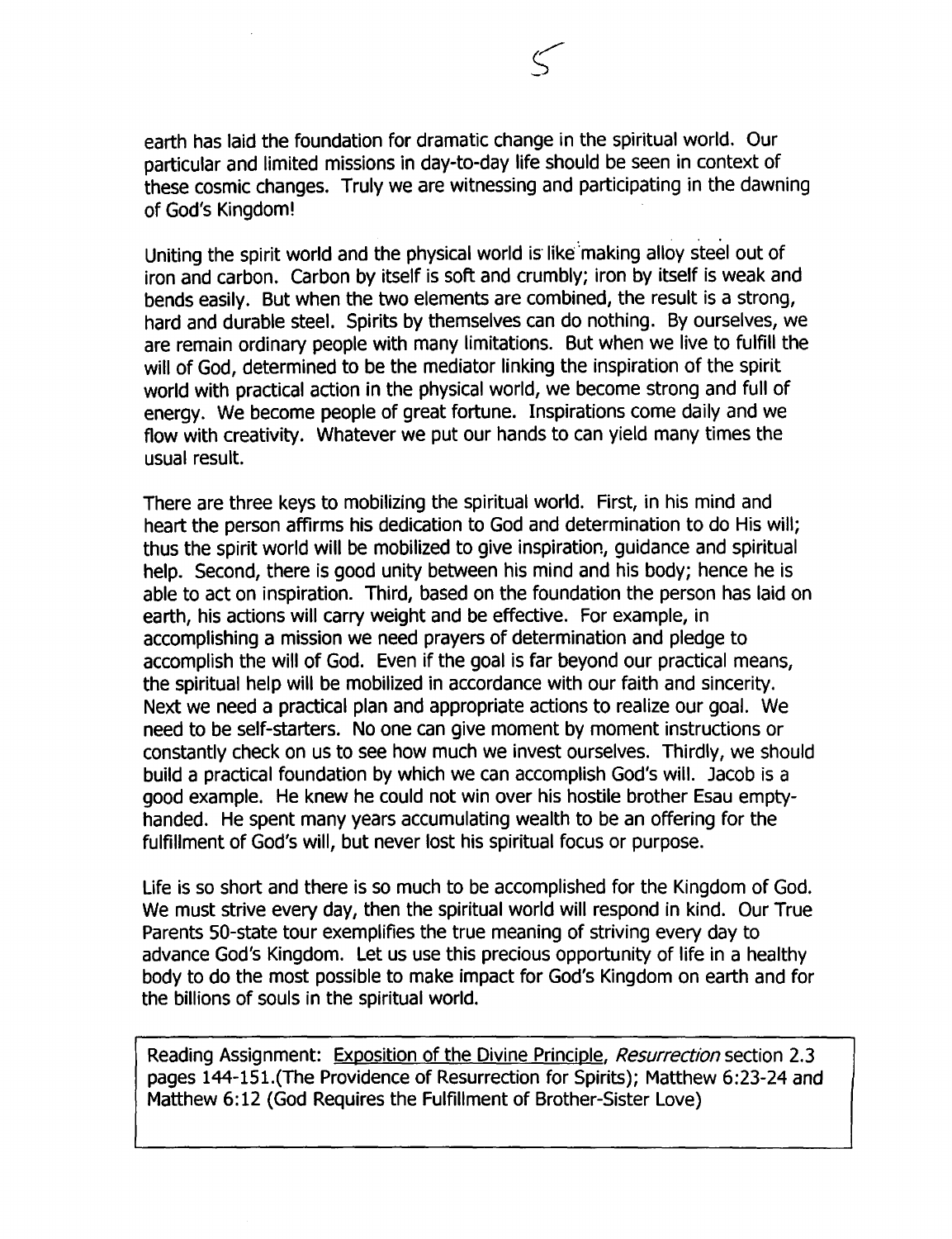#### **II Shim Study Topic #6**

#### **6. Our family pledges to embody God and True Parents; we will perfect**  a family which moves heavenly fortune and conveys Heaven's blessing **to our community, by centering on true love.**

There is a logic and an order to the clauses of the Family Pledge (see illustration below). After the first pledge introduced the themes of true love, the Kingdom of God and our responsibility to establish it in our community, the second and third pledges focus on our individual family as the starting-point and basic building block of the Kingdom. They call us to realize God's design for true family, one which unites the vertical and horizontal dimensions of love. The fourth pledge moves to the universal family, the natural extension of the individual family as its true love multiplies horizontally to embrace all of humanity. With the fifth pledge, the scope of action unfolds still further to include the spiritual world. The sixth pledge reaches the highest point of all, partnership in the work of God through spreading His blessings. The seventh pledge concludes with a vision of God's Kingdom as it will be realized substantially--the culture of heart.

#### **Living By True Family Values**



What does it mean to become a family that "embodies God and True Parents" (*taesin kajong*)? The second pledge included becoming a family that represents ( $t\alpha ep'yo$ ) heaven and earth before God and a family that is central to (*chungshim*) heaven and earth. This represent a true family's vertical and horizontal position before God respectively. The "embodiment" describes the internal of unity in heart and zeal for God's will. Becoming a *taesin* family means that we should study the True Parents' way of life and make it our own: their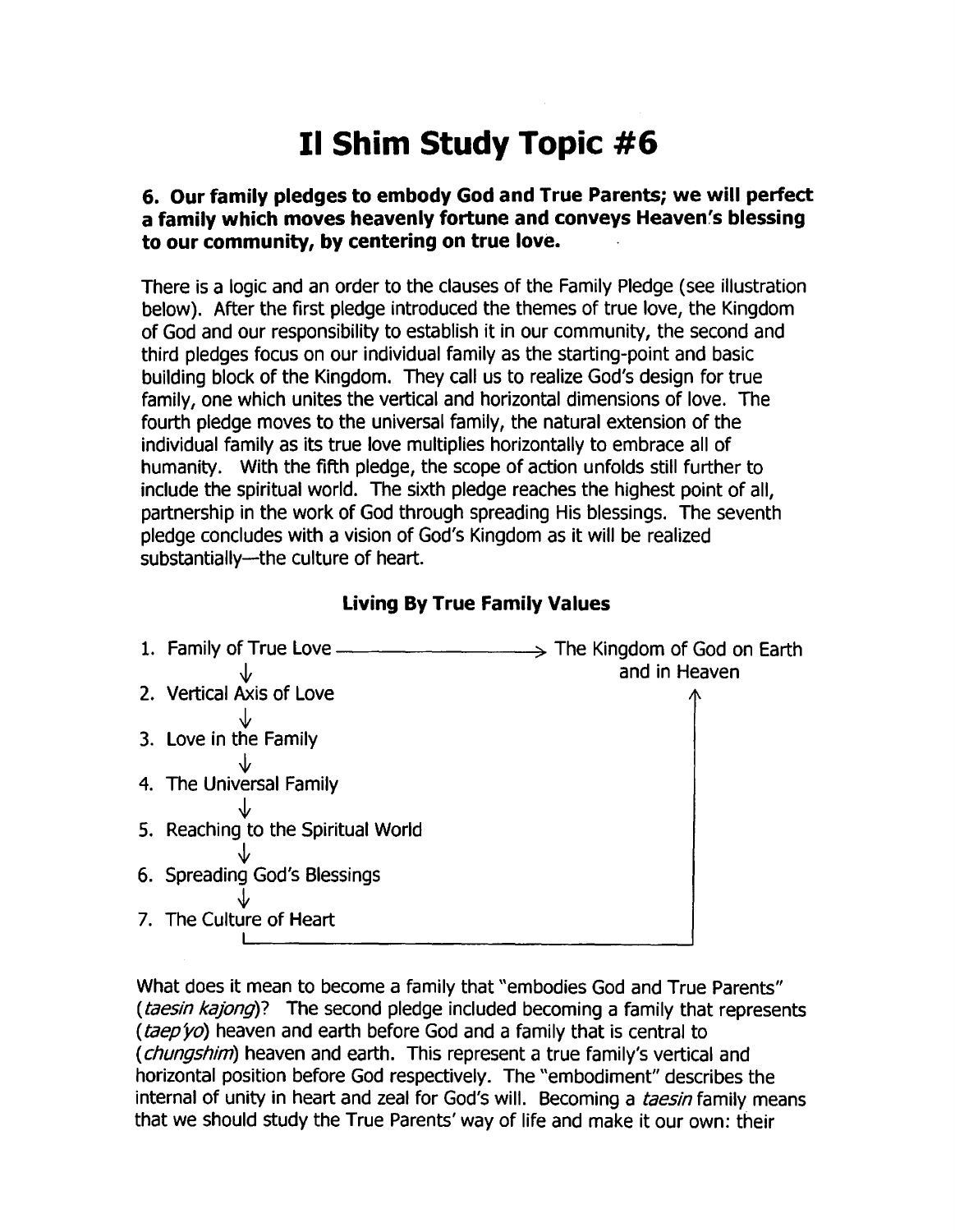daily schedule, their life of prayer, their sacrificial spirit, and absolute determination. To inherit the True Parents tradition, we must put aside our former ways and habits, including the traditions of our own culture, wherever they fall short. Their way of self-denial and self-sacrifice certainly challenge the self-centered and indulgent individualism which characterizes the lifestyles of many Americans. ·'' *u),* J •. , . ): ,

To move heavenly fortune is to move the heart of God and be in line with His divine power and blessing. God dwells with us and empowers us when we deny ourselves, sacrifice and work for the benefit of others. Though these efforts may go unnoticed, they serve as the foundation for God to work with us and bless us. Once we become families of great fortune, we should make every endeavor to share God's blessings with others. As we give, our blessings are multiplied in an ever more virtuous circle of give-and-receive action.

' /

学

 $\bigcap$ 

Of all the blessings we can share, the most precious are those which can restore and give new life to the family. Unique among these is the Holy Blessing officiated by the True Parents. Bestowing God's grace upon the family, the Blessing opens the door to every sort of blessing on earth and in heaven. Through its expansion the kingdom of God will finally be established on earth.

Ever since the tragic day when humanity squandered the promise of Eden to live in the pain and suffering of slavery to Satan, God's ultimate goal has been to bestow the Blessing. He has been working throughout human history for this one purpose. In this light, we can understand that it was for the sake of the Blessing that Jesus went to the cross. He gave up his body so that one day he could through returning resurrection, complete the unfinished work of salvation by instituting the Blessing. Countless believers were martyred, great men and women of faith suffered immensely through the age for the hope of the future resurrection that comes with the Blessing. Rev. Moon, too, suffered imprisonment and torture so that one day he could bring the Blessing to humanity. In this sense, the Blessing is more valuable than one's life. Its value is incomparably greater than that of the entire universe!

What sort of faith is required to receive this great gift of grace? Faith in True Parents; that they have authority to grant God's blessing and that such a blessing is worth receiving and keeping. The blessing is a free gift, though the recipients must be at the top of the growth stage. Today, the True Parents' victory has lifted up the entire world to that level, so members of all faiths, or even conscientious people can receive the Holy Blessing without special conditions. What a great day of hope as we can restore the universal human family by extending the blessing to all on behalf of God and True Parents!

Reading Assignment: Exposition of the Divine Principle, *Restoration* section 2.2.5 page 186, (The Ages Catagorized With Reference to Responsibility); Genesis 18:20- 23, Deuteronomy 9:9-19, and Luke 23:34 (Interceding On Behalf Of Those Who Have Wronged Us); God's Will and the World, *Total Indemnity*, page 593, bottom \[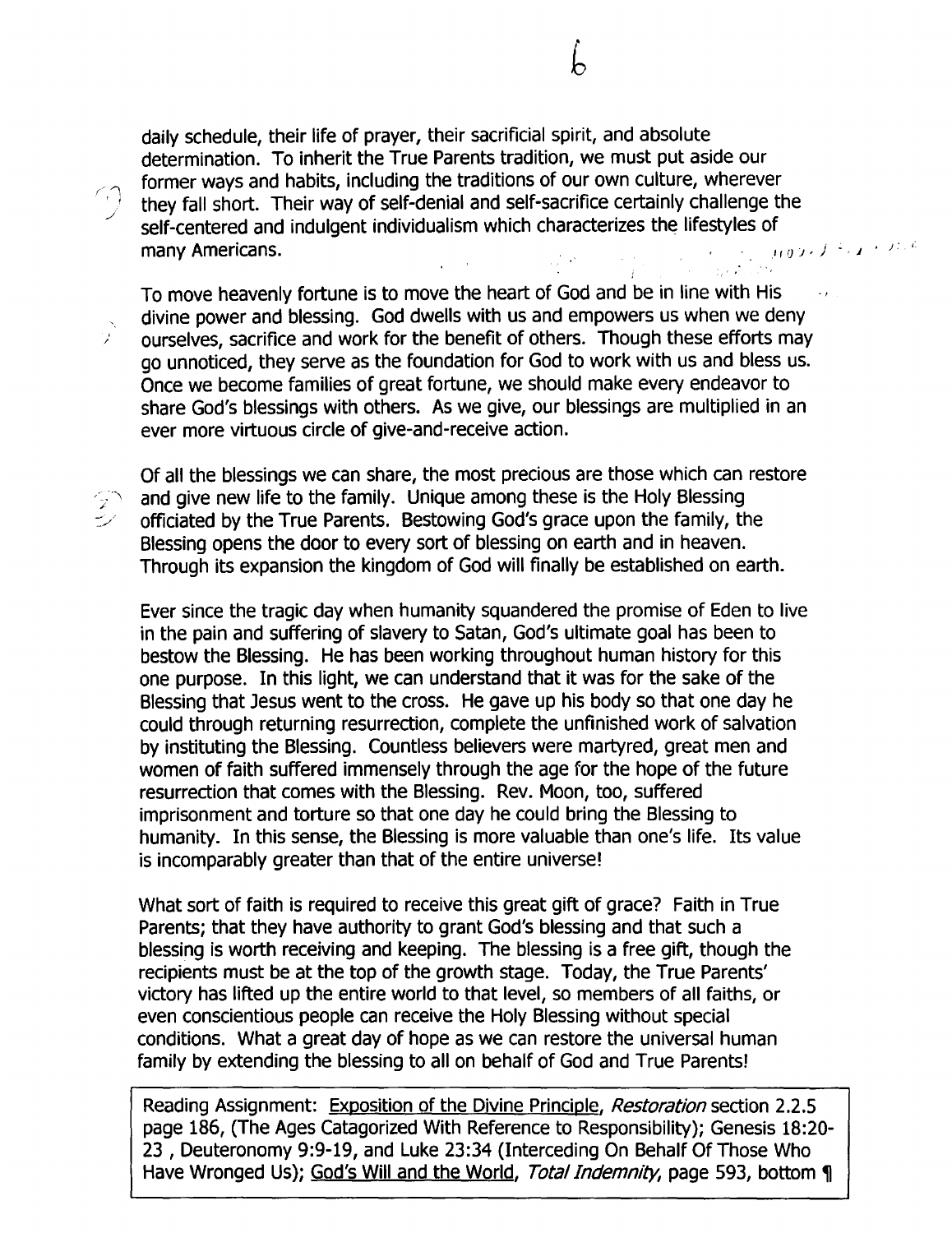#### **II Shim Study Topic #7**

#### *1.* **Our family pledges to perfect a world based on the culture of heart, which**  is rooted in the original lineage, by centering on true love.

The seventh pledge reveals the essence of the ideal world, the Kingdom of God on Earth. Poets and visionaries of every age have dreamed of a world where love rules triumphant, where people are no longer oppressed by laws and authorities which trample on love. That world is our destiny; it is the will of God. It will manifest on earth as true families increase and build political, economic, and educational structures reflecting divine love. As tribal messiahship expands in true families, and the realization of the spiritual dimension of human existence becomes apparent, the dominant force guiding all aspects of culture will be true love as nurtured in true families. Such a culture may be called *shimiong* culture or the culture of heart.

The dream of a culture of love arises from the original nature of human beings. God created us to value love above all else. However, true love can only be fulfilled in harmony with the purpose of life, and eternal partnership with God through realizing true family relationships. A true culture of heart could only be realized centering upon the ethic of sexual purity. The meaning of *rooted in the original lineage* refers to the Holy Blessing which is an extension of the True Parents' own family. The lineage of True Parents is established through the process of reversing and paying the total price of the human fall and fallen history. Because the human fall laid the seed of false love in the beginning, before the Kingdom of God can be realized as the culture of heart, the false ideal of the fall of Adam and Eve must be manifested on the world-wide level and rejected. The first condition in creating the culture of heart is accepting the root of the new lineage which is True Parents and receiving the Holy Blessing.

Today's American culture exalts love-of a sort-and advertises romantic dreams of fulfillment through love. But rarely have people been so confused and misinformed about love. The mass media celebrate free sex and casual affairs as the normal way of life. Billions of dollars in profits are made by unscrupulous salesmen and their corporate sponsors who use sexual fantasies to sell every sort of product, from soft drinks to automobiles. The loose sexual mores foisted upon the public by this contemporary culture destroy the family and damage people's ability to love in the truest sense.

The sexual revolution launched in the SO's and 60's does not represent a simple decline in moral standards. It is a rejection of chastity and such virtues as "old fashioned and restrictive". The idea behind this is based on a materialist view of life, sharing the same utopian and anti-religious character as communism. It promotes a vision that the world of human fulfillment will be realized once people have broken free of the fetters of religion and morality. Like communism, the sexual revolution denies spiritual values, therefore love has no meaning other than what is physically expressed in the act of sex. Young people adopting this view and becoming sexually active before marriage do not feel they do anything wrong. They continue from partner to partner in search of "good sex" which they think will make them happy and make their lives worthwhile. Sex becomes the therapy for all their troubles. They believe they are on the correct path to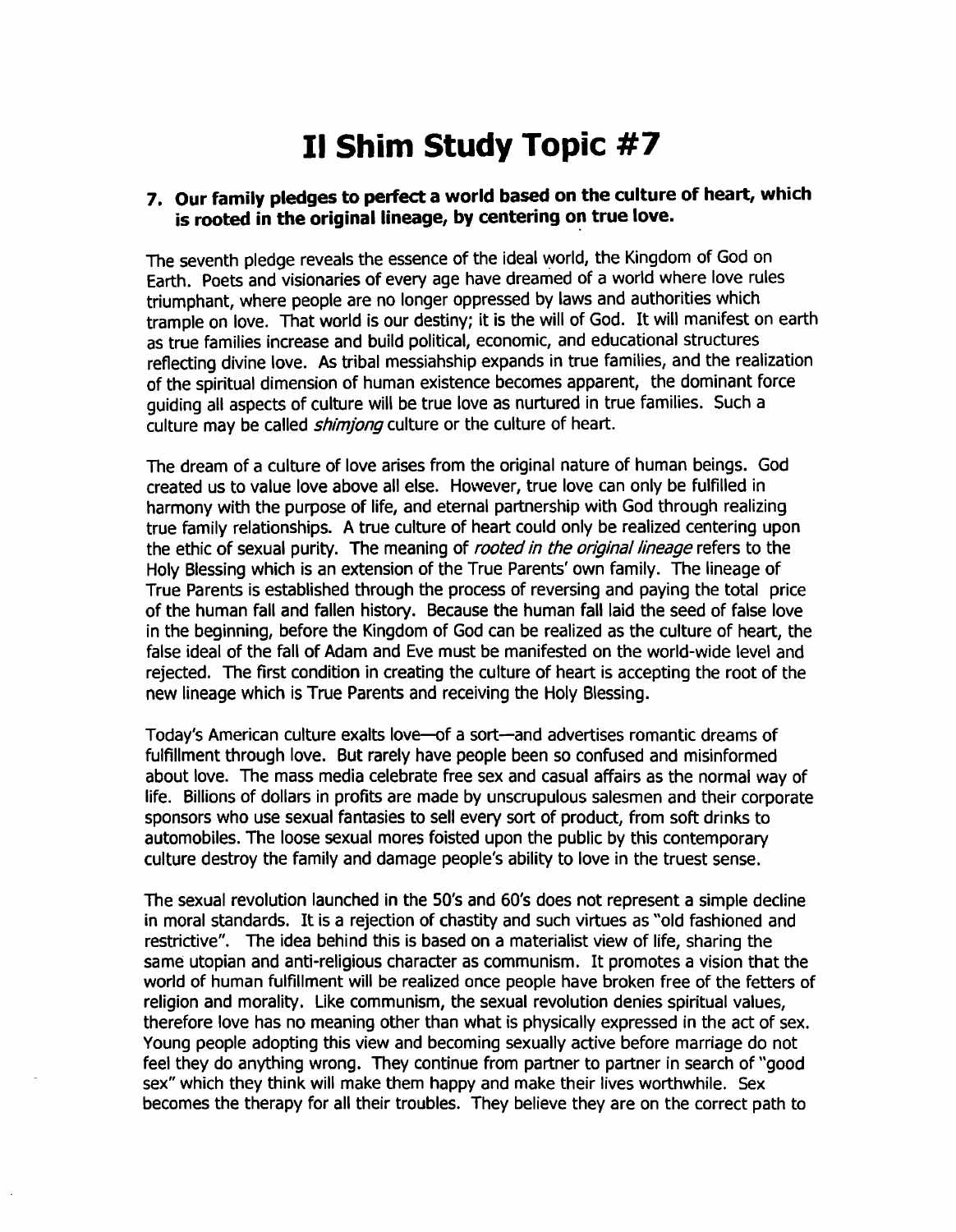finding true love, though their thought and practice is incredibly self-centered and destructive. As the Divine Principle states:

The era when the paths of these good and evil sovereignties intersect is the Last Days. This is also the time when Adam and Eve's fall from the top of the growth stage will be restored through indemnity. All people in this era will suffer through great ideological confusion, much as the first human ancestors at the point of their temptation were utterly confused as to whom they should obey and what should guide their actions.

Eschatology 4.2

To overcome the attraction of the sexual revolution and follow the path to true fulfillment, young people today must find answers to the fundamental questions about love. What is true love? What is the role of love in realizing the purpose of life? Why is the family important for cultivating true love? How can I expand my capacity to give and receive love in order to prepare for a successful marriage? Why should sexual love be safeguarded for only one partner? How can sexual love be the doorway to the most sublime, true love? We should point the way to a higher vision of human fulfillment which can eclipse the shallow promises of sexual liberation. When true love is practiced by individuals and families, a new culture will emerge: the culture of heart.

What is true love? Most essentially, true love is living for the sake of others, taking after the nature of divine love which is to give unconditionally. God is both the Source and Standard of true love. True love does not seek to use others for one's own pleasure, but gives service and benefit to others for their own sakes, receiving joy when they respond in kind. True love is pure with no hint of self-seeking. This must be the quality of our sexual love; it must express true love. The true act of love begins in the soul and then it is expressed in the union of the flesh. The sexual revolution knows nothing of true love. Therefore it can make the mistake of equating love with having sex.

Conjugal love between a husband and wife is meant to be a moment of cosmic oneness. When the absolute love of God infuses the conjugal union, True Father calls this "absolute sex". Absolute sex is faithful, pure and true. The love of God, who is the Source of love, descends vertically and meets the horizontal love of between husband and wife. God, whose nature is the unity of dual characteristics, beholds His complete image when husband and wife become one in love. At that moment, God is stimulated to feel incredible joy and the universe dances in oneness. Out of that moment can emerge a new life, as the husband and wife procreate a new image of themselves and a new image of God. They participate in the wondrous mystery of God's creation. This fulfills the purpose for which God created human beings.

To achieve the purpose of life in establishing a true family, we must cultivate our character. Conjugal love between a husband and wife requires a foundation of children's love and fraternal love., For this reason, it is recommended that young people prepare for the Holy Blessing by receiving spiritual training through church activities. Through serving others we can learn the way of filial piety, patriotism and saintliness. These are invaluable assets in life. To become a professional, as for example a doctor or computer programmer, one must learn his trade through years of rigorous study and practice. How much more should we prepare for marriage, the most sacred and precious relationship that is even an eternal one! The sexual revolution denies the value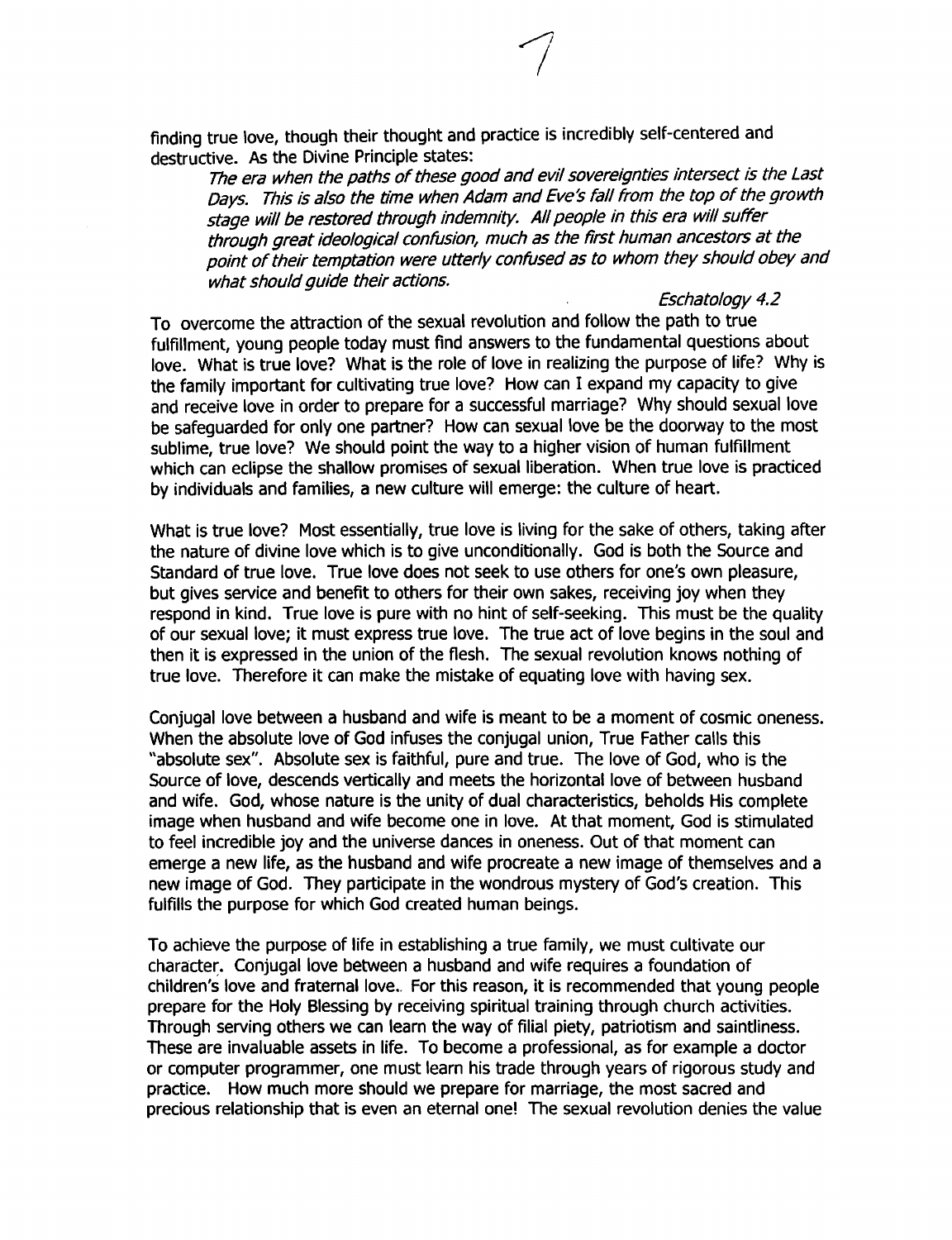of family, in fact, free sex has ravaged the family. The view is that there is nothing to be learned about sex that biological instinct doesn't teach, except perhaps preventing disease. In our society, there are no schools to teach how to become a true person, no classes on true love and marriage in the schools, and the two-parent family is not a part of the life of nearly 50% of American youth, according to the year 2000 census.

True love means living for the sake of others. First we need to practice true love in our own family and then teach by example and explanation to others. Just telling young people to say "No" to premarital sex is not enough. Nature has given them passions ant the exciting prospect of new-found love. The false culture of free sex in America promotes the self-destruction of promiscuity; luring many to lives of misery, enslaved to their own addiction. Young people need a vision of the good family to which they can aspire, to make the pain of self-restraint seem while. They need examples and friends to walk the path of true life and love together in preparation for marriage. They need compatriots in the struggle to transform our culture which is hostile to families to one that rewards fidelity, sexual purity and all true family values. The family pledge can serve as a daily compass to show the way, but who can serve as guides and friends along the way?

The Bible describes the qualification to enter the New Jerusalem with the following words:

Blessed are those who wash their robes, that they may have the right to the tree of life and enter the city by the gates. Outside are the dogs and sorcerers and fornicators and murderers and idolaters, and everyone who practices falsehood. Revelation 22: 14-15

There will be a division among humanity-those that keep purity and follow a true love lifestyle and those that reject God's commandment. Let us cling to the Tree of Life-the true lineage of the True Parents-and daily wash our robes through repentance and acts of righteousness.

Reading Assignment: Exposition of the Divine Principle, *Eschatology* section 4.2, page 100, ("These two sovereignties with contrary purposes ... ",etc. until yellow section ends); I Corinthians 13, (What is the nature of true love?)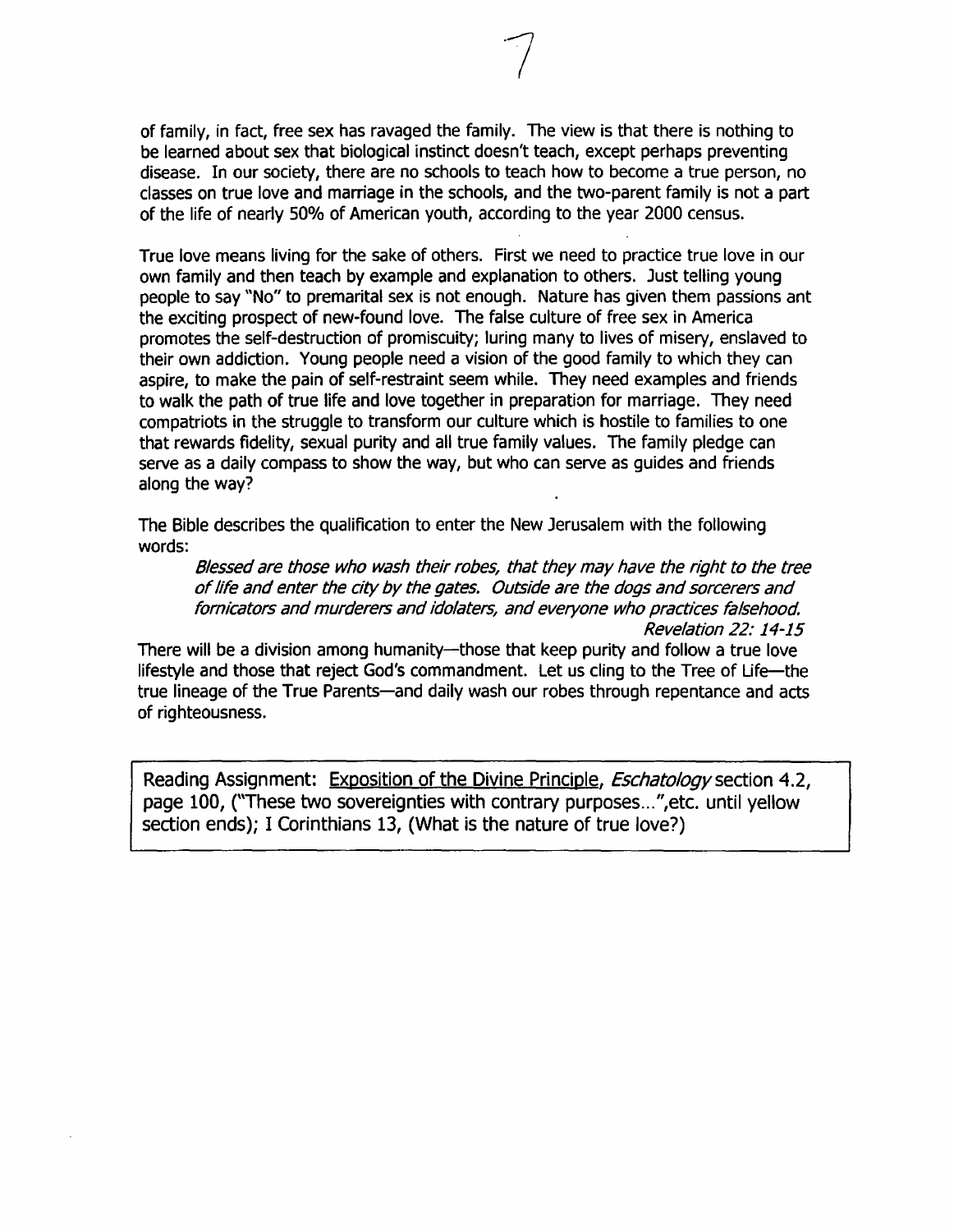#### **II Shim Study Topic #8**

*1.* **Our Family Pledges, as we enter the Completed Testament Age, to achieve the ideal oneness of God and humankind in love through absolute faith, absolute love and absolute obedience, thereby perfecting the realm of liberation of the Kingdom of God on Earth and in Heaven by centering on true love.** 

The eighth and final point of the Family Pledge returns to the theme of the opening determination to realize "the original ideal of creation". This final point was added after the publication of the first seven points of the Pledge and it is unique in its discussion of the **process** to realize the ideal. The seventh point of the pledge mentions the way of fulfilling the pledge in essence, "through living for the sake of others". In this final point of the pledge it is spelled out more specifically.

The way to the fulfillment of God's Kingdom on earth is opened through the advent of the Completed Testament Age. This is a very special providential age of salvation beyond the age of restoration of the human fall. In this age our responsibility is greater; salvation is carried out not by observance of the law, nor by grace through faith, but salvation is by attendance. Salvation is no longer symbolic of becoming sons and daughters of God, but son and daughter responsibilities are a daily reality-no longer an individual matter, but a dynamic of relationships within a family. Family salvation directly addresses the lost life of Adam and Eve together with God had they not fallen. Attendance implies the give-and-receive dynamic of the parent and child relationship. This is the great privilege that is ours through the True Parents, inherit God's character, direct love, and right of dominion through a process of absolute faith, absolute love and absolute obedience.

Absolute faith is the reversal of the fundamental attitude of the fall. Adam and Eve broke the trust relationship with God; breaking off the give-and-take action that should allow them to mature their character. When God trusted them with freedom, the response should have been a complimentary one that reflected the heart investment of God. Namely, they should have trusted in God's way and believe in Him as he had believed in them-absolutely. Instead, Eve was influenced by the archangel's attitude to doubt God's love and investment in them. Was he withholding some great benefit by forbidding them to eat the fruit? When we believe in God's way and those God puts in a position to advise us of His way, we put ourselves in a position to be trustworthy before God also. This attitude of absolute faith is an important condition to restoring trust that liberates God to bless us and give us his assistance. Jesus said to those he healed that their faith was essential to God's power working in their restoration.